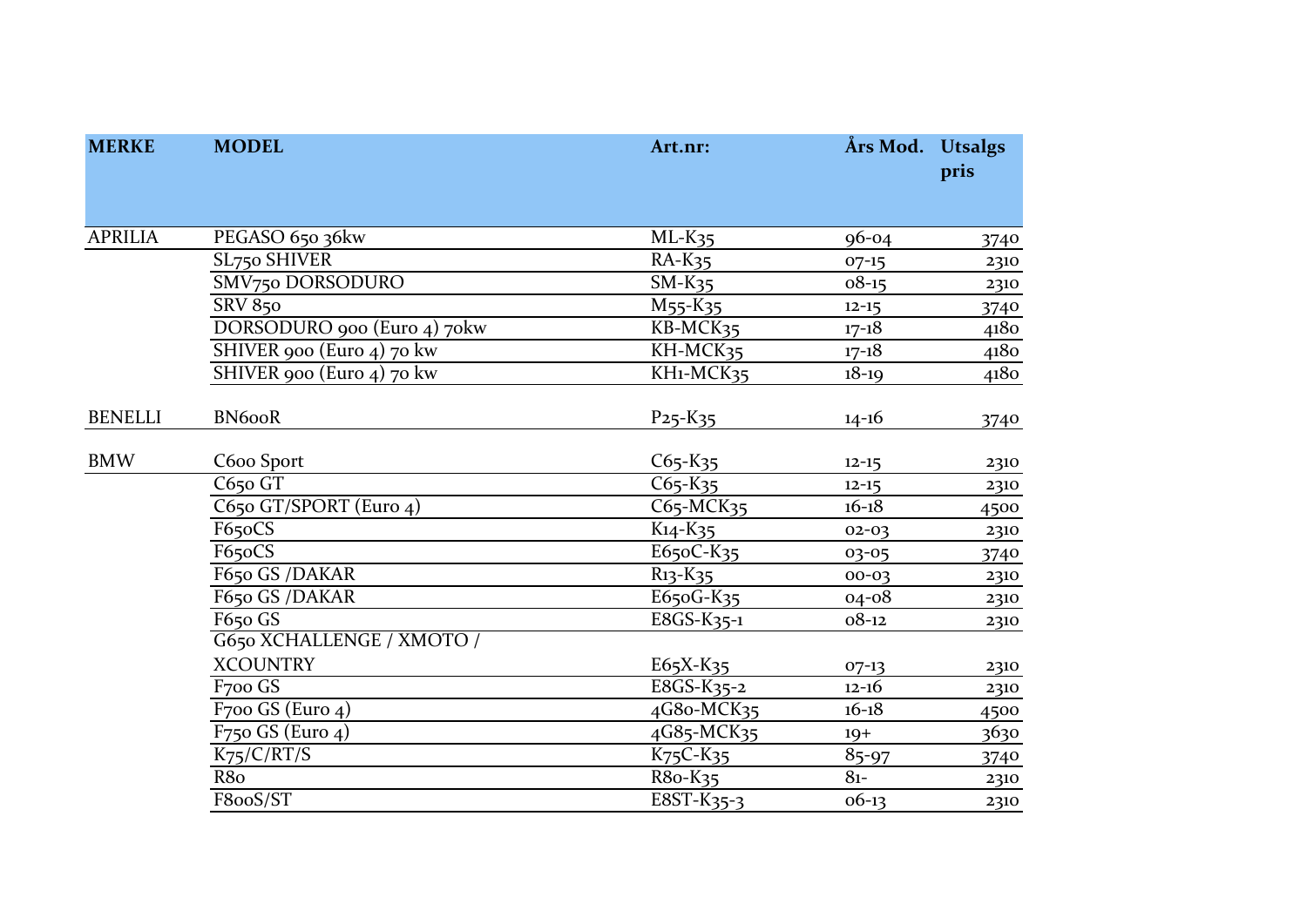|              | F800GS                     | $E8GS-K35-4$                        | $08 - 16$ | 2310 |
|--------------|----------------------------|-------------------------------------|-----------|------|
|              | F800GS/ADVENTURE (Euro 4)  | 4G8o-MCK35                          | $16 - 18$ | 4500 |
|              | F8ooGT                     | $\overline{ESST-K_{35-1}}$          | $13 - 16$ | 2310 |
|              | F800GT (Euro 4)            | 4R8o-MCK35                          | $16 - 18$ | 4500 |
|              | F8ooR                      | $\overline{ESST-K_{35-2}}$          | $09-16$   | 2310 |
|              | F8ooR                      | E8ST                                | $00-$     | 2310 |
|              | F8ooR                      | E8ST                                | $09-$     | 2310 |
|              | F8ooR                      | E8ST                                | $09-$     | 2310 |
|              | F8ooR                      | E8ST                                | $00-$     | 2310 |
|              | F8ooR (Euro 4)             | 4R8o-MCK35                          | $16 - 18$ | 4500 |
|              | F850 GS (Euro $4$ )        | 4G85-MCK35                          | $18+$     | 3630 |
|              | R85oR/RT/GS                | BMW259-K35                          | 94-99     | 2310 |
|              | K100/LT/RS/RT 66kw         | K-100-K35                           | $83 - 89$ | 3740 |
|              | R100GS/R100R               | $247E-K35$                          | $87 -$    | 2310 |
|              | R <sub>115</sub> oGS       | $R_{21} - K_{35-1}$                 | $99 - 04$ | 2310 |
|              | R1150R/RT/ROCKSTER         | $R_{21} - K_{35} - 2$               | $01 - 06$ | 2310 |
|              | R1200C CRUISER/INDEPENDENT | $R_2C-K_{35-1}$                     | 99-06     | 3740 |
|              | R1200C MONTAUK             | $R_2C-K_35-2$                       | 04-06     | 3740 |
| <b>BUELL</b> | $XBqR - 61.9$ kw           | $XB1-K35-1$                         | 05-07     | 3740 |
|              | XB9SX - 61.9 kw            | $XB1-K35-2$                         | 05-07     | 3740 |
|              | XB9SX - 60 kw              | $XB1-K35-3$                         | $08 - 10$ | 3740 |
|              | $XB12R - 70$ kw            | $\overline{XB}$ 1-K <sub>35-4</sub> | $08 - 10$ | 3740 |
|              | XB12S - 70 kw              | $XB1-K35-5$                         | $08 - 10$ | 3740 |
|              | XB12SCG - 70 kw            | $XB1-K35-6$                         | $08 - 10$ | 3740 |
|              | XB12Ss - 69 & 70 kw        | $\overline{X}B_2-K_35-1$            | $08 - 10$ | 3740 |
|              | XB12STT - 70 kw            | $XB_2-K_35-2$                       | $08 - 10$ | 3740 |
|              | XB12X - 69 & 70 kw         | $XB2-K35-3$                         | $08 - 10$ | 3740 |
|              | XB12XP - 69 & 70 kw        | $XB2-K35-4$                         | $08 - 10$ | 3740 |
|              | $XB12XT - 69 & 70$ kw      | XB <sub>2</sub> -K <sub>35</sub> -5 | $08 - 10$ | 3740 |
|              |                            |                                     |           |      |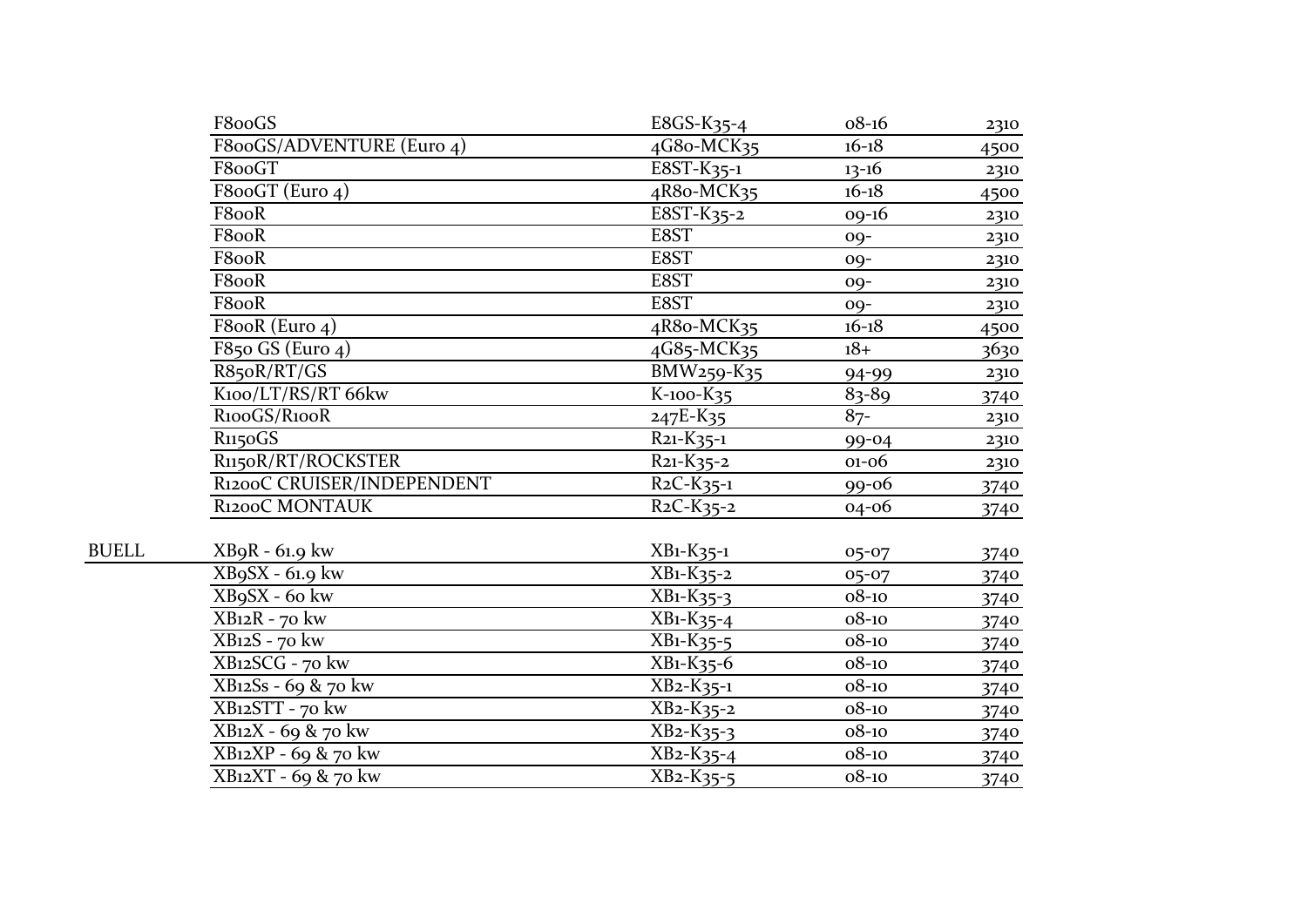| <b>DUCATI</b> | 600 MONSTER                           | 600M-K35                             | $97 - 00$ | 3740 |
|---------------|---------------------------------------|--------------------------------------|-----------|------|
|               | <b>MONSTER 600</b>                    | $M_3-K_35$                           | $01 - 03$ | 3740 |
|               | MONSTER 620                           | $M_4-K_{35-1}$                       | $01 - 05$ | 3740 |
|               | MONSTER 620 i.e                       | $M_4-K_35-2$                         | $06+$     | 2310 |
|               | MULTISTRADA 620                       | $A1-K35-1$                           | $05+$     | 2310 |
|               | MONSTER 695                           | $\overline{M}_4$ -K <sub>35</sub> -3 | 06-07     | 2310 |
|               | MONSTER 696                           | $\overline{M}$ 5-K35-1               | $08 - 14$ | 2310 |
|               | 750 SS ie 45kw                        | $V_2-K_35$                           | 99-03     | 3740 |
|               | MONSTER 750                           | 900M-K35                             | $96 - 98$ | 3740 |
|               | MONSTER 750                           | $\overline{M_1-K_35}$                | 99-01     | 3740 |
|               | HYPERMOTARD 796                       | $B_1-K_35$                           | 09-12     | 2310 |
|               | MONSTER 796                           | $M_5-K_35-2$                         | $10-14$   | 2310 |
|               | MONSTER 797 (Euro 4)                  | $\overline{MD-K35}$                  | $17+$     | 3630 |
|               | 800 SPORT/SS                          | $V5$ -K <sub>35</sub>                | 03-06     | 3740 |
|               | MONSTER 800 S2R                       | $M_4-K_35-5$                         | $02 - 05$ | 3740 |
|               | MONSTER 800 S2R                       | $M_4-K_35-4$                         | 05-07     | 2310 |
|               | HYPERMOTARD/                          |                                      |           |      |
|               | HYPERSTRADA 821 70kw                  | $B_3-K_35$                           | $13 - 16$ | 3740 |
|               | MONSTER 82170 kw                      | $M7$ -K <sub>35</sub>                | $14 - 16$ | 3740 |
|               | MONSTER 900 i.e/ 904                  | $M_2-K_35$                           | $00 - 02$ | 2310 |
|               | MONSTER S4/900 i.e                    | $M_4-K_35-5$                         | $00 - 02$ | 3740 |
|               | <b>SCRAMBLER DESERT SLED (Euro 4)</b> | KB-MCK35                             | $17+$     | 3630 |
|               | <b>SCRAMBLER</b>                      | $K_1-K_35$                           | $15 - 16$ | 2310 |
|               | <b>SCRAMBLER/CAFE RACER (Euro 4)</b>  | $KC-K35$                             | $17+$     | 3630 |
|               | MONSTER 2SR 1000                      | $M_4-K_35-6$                         | $05 - 08$ | 2310 |
|               | MULTISTRADA 1000 DS                   | $A1-K35-2$                           | $05+$     | 2310 |
|               | HYPERMOTARD 1100 /1100S / EVO         | $\overline{B}$ 1-K <sub>35</sub>     | $07 - 10$ | 2310 |
|               | Hypermotard 1100 EVO                  | B <sub>1</sub>                       | $10-$     | 2310 |
|               | MONSTER 1100/1100 S                   | M <sub>5</sub> -K <sub>35</sub> -3   | 09-10     | 2310 |
|               | MONSTER 1100 EVO 70 kw                | $M_5-K_35-6$                         | $11 - 13$ | 3740 |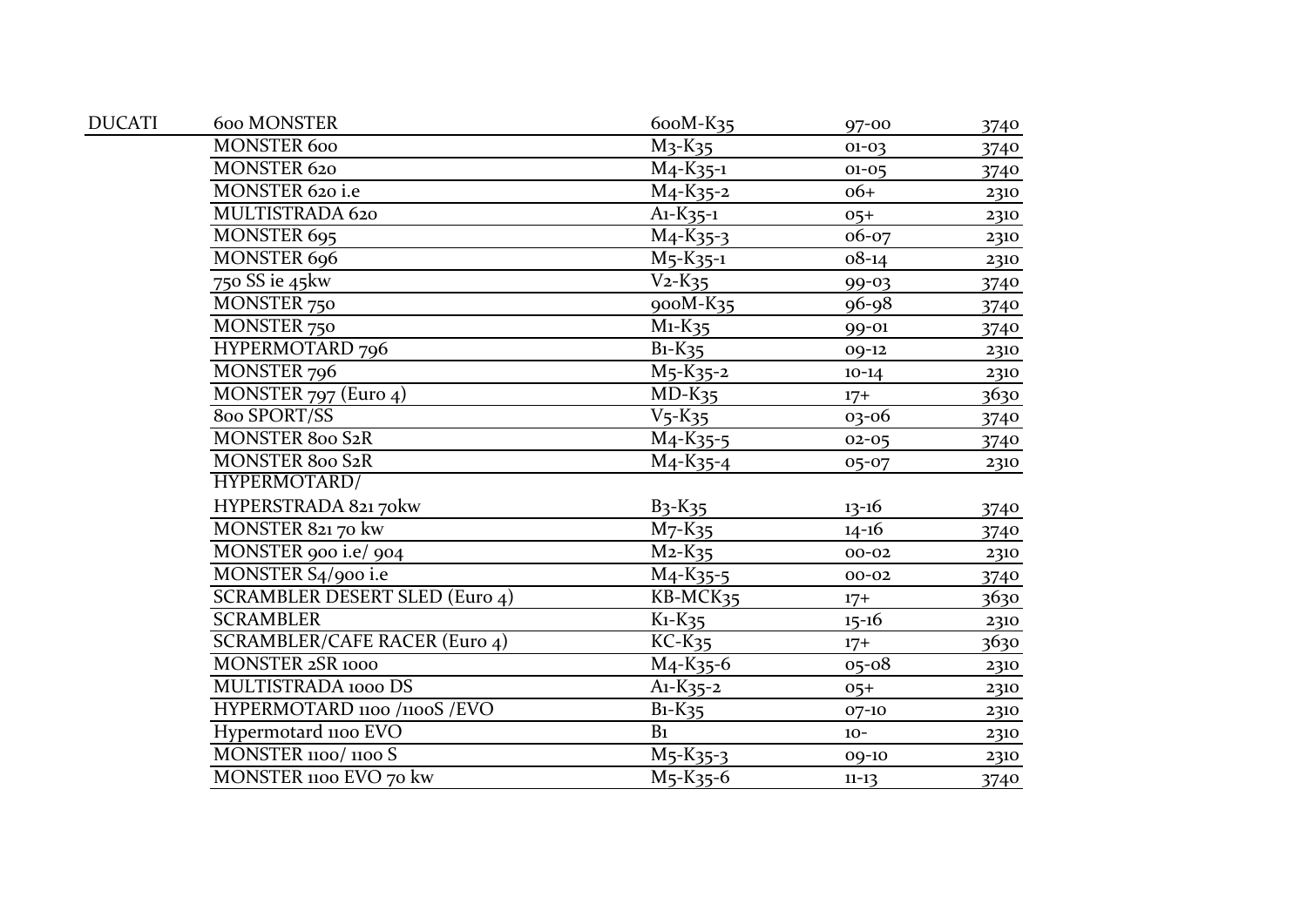## HARLEY

| <b>DAVIDSON</b> | STREET 750                            | $XG1-K35$                                                  | $14 - 16$ | 3740 |
|-----------------|---------------------------------------|------------------------------------------------------------|-----------|------|
|                 | STREET ROD 52 kw (Euro 4)             | XG1-MCK35                                                  | $17+$     | 4500 |
|                 | XL883R - Carburation                  | $XL_2-K_35-1$                                              | $04 - 06$ | 3740 |
|                 | XLH SPORTSTER 883 - Carburation       | XL <sub>2</sub> -K <sub>35</sub> -2                        | $04 - 06$ | 3740 |
|                 | XL883 SPORTSTER- Injection            | $XL2-K35-3$                                                | $06-13$   | 3740 |
|                 | $XL883C / (53C)$ - Injection          | $\overline{\text{KL}_{2}}$ -K <sub>35</sub> -4             | $06 - 09$ | 3740 |
|                 | XL883L - Injection                    | $XL2-K35-5$                                                | 2006-2013 | 3740 |
|                 | XL883N IRON - Injection               | $XL_2-K_35-6$                                              | 09-15     | 3740 |
|                 | XL883R - Injection                    | XL <sub>2</sub> -K <sub>35</sub> -7                        | $06-15$   | 3740 |
|                 | $XL883L - (superlow)$ (Euro 4)        | $\overline{\text{XL-1}}$ MCK35-22                          | $16 - 17$ | 4500 |
|                 | XL883N - (Iron 883) (Euro 4)          | XL <sub>2</sub> -MCK <sub>35</sub> -21                     | $16 - 17$ | 4500 |
|                 | XL1200C - Carburation                 | $XL2-K35-8$                                                | 04-06     | 3740 |
|                 | XL1200C-Injection                     | $XL_2-K_35-9$                                              | $07 - 11$ | 3740 |
|                 | XL1200L - Carburation                 | $XL_2-K_35-10$                                             | 04-06     | 3740 |
|                 | XL1200L-Injection                     | $XL_2-K_35-11$                                             | 2007-2011 | 3740 |
|                 | XL1200N-Injection                     | $\overline{XL}$ <sub>2</sub> - $K$ <sub>35</sub> -12       | $07-11$   | 3740 |
|                 | XL1200R - Carburation                 | $XL2-K35-13$                                               | 04-06     | 3740 |
|                 | XL1200R-Injection                     | $XL_2-K_35-14$                                             | $07 - 08$ | 3740 |
|                 | XL1200X- Forty-Eight                  | XL <sub>2</sub> -K <sub>35</sub> -15                       | $10 - 12$ | 3740 |
|                 | XL1200C (Euro 4)                      | $\overline{\text{XL}}$ 2-MCK35-25                          | $17 - 19$ | 4500 |
|                 | XL1200CB (Euro 4)                     | $XL_2-MCK_35-26$                                           | $17 - 19$ | 4500 |
|                 | XL1200CX (Euro 4)                     | $XL2-MCK35-23$                                             | $17-19$   | 4500 |
|                 | $\overline{\text{XL}}$ 200NS (Euro 4) | $\overline{\text{XL}}$ <sub>2</sub> -MCK <sub>35</sub> -29 | $17-19$   | 4500 |
|                 | XL1200T (Euro 4)                      | $XL2-MCK35-28$                                             | $17 - 19$ | 4500 |
|                 | $\overline{\text{XL}}$ 1200X (Euro 4) | $\overline{\text{XL}}$ <sub>2</sub> -MCK <sub>35</sub> -27 | $17 - 19$ | 4500 |
|                 | XL1200XS (Euro 4)                     | $XL_2-MCK_35-30$                                           | $17 - 19$ | 4500 |
|                 | XL <sub>50</sub> -Injection           | $XL_2-K_35-16$                                             | 07        | 3740 |
|                 | <b>XR1200</b>                         | $\overline{X}R_1-K_35-1$                                   | 09-10     | 3740 |
|                 | XR1200X                               | XR1-K35-2                                                  | 10        | 3740 |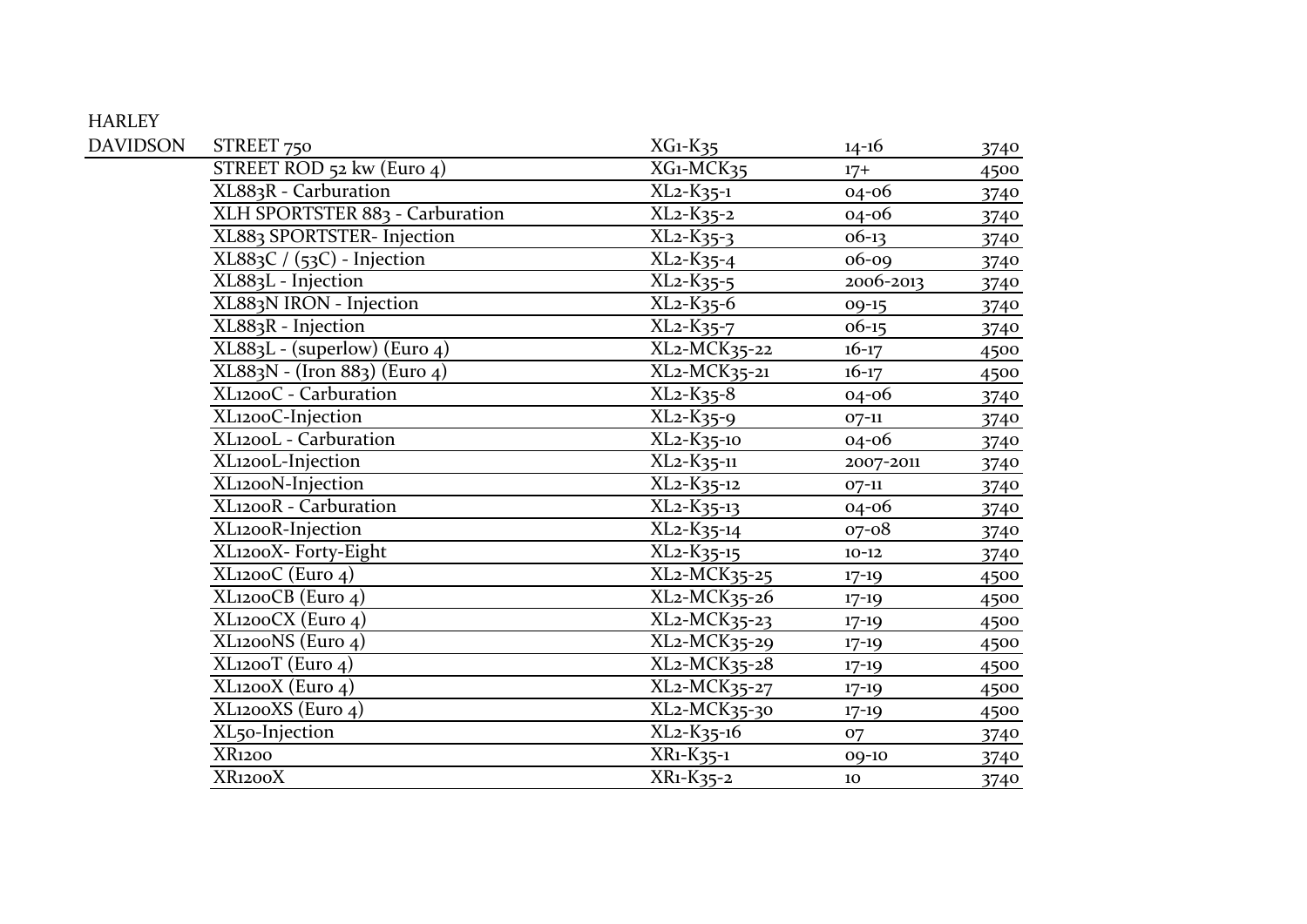FLHPI ROAD KING POLICE -

| Injection - 1449 cc                  | $FL1-K35-1$                          | $03 - 06$ | 3740 |
|--------------------------------------|--------------------------------------|-----------|------|
| FLHRCI ROAD KING CLASSIC -           |                                      |           |      |
| Injection - 1449 cc                  | FL1-K35-2                            | 04-06     | 3740 |
| FLHRI ROAD KING -                    |                                      |           |      |
| Injection - 1449 cc                  | FL1-K35-3                            | 03-06     | 3740 |
| FLHRSI ROAD KING CUSTOM -            |                                      |           |      |
| Injection - 1449 cc                  | $FL1-K35-4$                          | 03-06     | 3740 |
| FLHTCI ELECTRA GLIDE CLASSIC -       |                                      |           |      |
| Injection - 1449 cc                  | FL1-K35-5                            | 04-07     | 3740 |
| FLHTCUI ULTRA CLASSIC                |                                      |           |      |
| ELECTRA GLIDE - Injection -          | $FL1-K35-6$                          | 04-06     | 3740 |
| FLHTI ELECTRA GLIDE STD -            |                                      |           |      |
| Injection - 1449 cc                  | FL1-K35-7                            | 03-06     | 3740 |
| FLHXI STREET GLIDE -                 |                                      |           |      |
| Injection - 1449 cc                  | $FL1-K35-8$                          | 04-07     | 3740 |
| FLSTCI HERIT SOFTAIL CLAS - 1449 cc  | $FS_{2}$ - $K_{35-1}$                | 04-06     | 3740 |
| FLSTFI FAT BOY-1449 cc               | $FS2-K35-2$                          | 02-06     | 3740 |
| FLSTI HERITAGE SOFTAIL - 1449 cc     | $FS2-K35-3$                          | 05-06     | 3740 |
| FLSTNI Softail Deluxe - 1449 cc      | $FS2-K35-4$                          | 2002-2006 | 3740 |
| FXSTBI Softail Night Train - 1449 cc | $FS2-K35-5$                          | 2004-2006 | 3740 |
| FXSTDI Softail Deuce - 1449 cc       | $FS2-K35-6$                          | 2002-2006 | 3740 |
| FXSTI Softail Standard - 1449 cc     | $FS2-K35-7$                          | 2002-2006 | 3740 |
| FXSTSI Softail Springer - 1449 cc    | $FS2-K35-8$                          | 2004-2006 | 3740 |
| FLHR Road King - 1584 cc             | $FS2-K35-9$                          | 2008-2009 | 3740 |
| FLHRROAD KING - 1584 cc              | $FS_2-K_{35-4}$                      | 09-11     | 3740 |
| FLHRC ROAD KING CLASSIC-1584 cc      | $\overline{FL}$ 1-K <sub>35</sub> -1 | $07 - 08$ | 3740 |
| FLHRC ROAD KING CLASSIC-1584 cc      | $FL2-K35-1$                          | 09-11     | 3740 |
| FLHRS ROAD KING CUSTOM - 1584 cc     | FL1-K35-2                            | $05 - 07$ | 3740 |
| FLHT ELECTRA GLIDE STD-1584 cc       | $FL1-K35-3$                          | 07-08     | 3740 |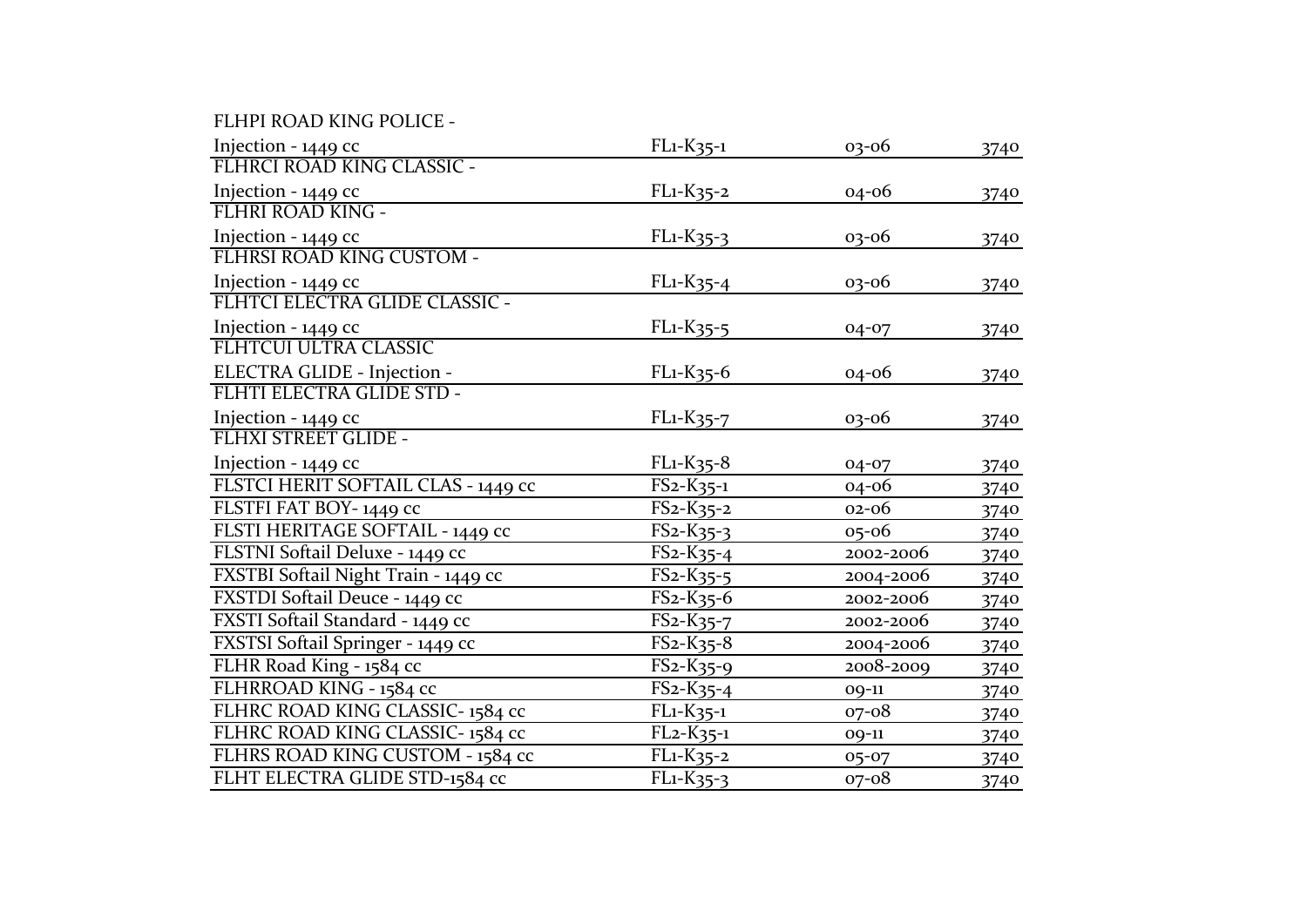| FLHT ELECTRA GLIDE STD-1584 cc       | $FL2-K35-2$                                       | 09-11     | 3740 |
|--------------------------------------|---------------------------------------------------|-----------|------|
| FLHTC ELECTRA GLIDE CLASSIC -1584 cc | $FL1 - K35 - 4$                                   | 06-08     | 3740 |
| FLHTC ELECTRA GLIDE CLASSIC-1584 cc  | $FL2-K35-3$                                       | 09-11     | 3740 |
| FLHTCU ULT CL ELECT GLIDE -1584 cc   | $FL1-K35-5$                                       | $07 - 08$ | 3740 |
| FLHTCU ULT CL ELECT GLIDE -1584 cc   | FL <sub>2</sub> -K <sub>35-4</sub>                | 09-11     | 3740 |
| FLHX STREET GLIDE - 1584 cc          | $\overline{F}$ L <sub>1</sub> -K <sub>35</sub> -6 | $08 - 09$ | 3740 |
| FLHX STREET GLIDE - 1584 cc          | $FL2-K35-5$                                       | 09-11     | 3740 |
| FLSTC HERIT SOFTAIL CLASSIC - 1584   | $FS2-K35-1$                                       | 09-11     | 3740 |
| FLSTF Softail Fat Boy - 1584 cc      | FS2-K35-2                                         | 2009-2011 | 3740 |
| FLSTFB Softail Fat Boy Spl - 1584 cc | $FS2-K35-3$                                       | 2010-2011 | 3740 |
| FLSTN SOFTAIL DELUXE - 1584 cc       | $FS2-K35-4$                                       | $07 - 08$ | 3740 |
| FLSTSB SOFTTAIL CROSS BONES -1584 cc | $FS2-K35-5$                                       | $08 - 11$ | 3740 |
| FLSTSC SOFTAIL SPRINGER CLC -1584 cc | $FS2-K35-6$                                       | 06-08     | 3740 |
| FLTRX ROAD GLIDE CUSTOM - 1584 cc    | $FL2-K35-6$                                       | 10        | 3740 |
| FXCW SOFTAIL ROCKER STD - 1584 cc    | $FS2-K35-7$                                       | $08 - 09$ | 3740 |
| FXCWC SOFT ROCKER CUSTOM-1584 cc     | $FS2-K35-8$                                       | $08 - 11$ | 3740 |
| FXD DYNA SUPER GLIDE 1584 cc         | $FD2-K35-1$                                       | 06-07     | 3740 |
| FXDB DYNA STREET BOB - 1584 cc       | $FD2-K35-2$                                       | $06-11$   | 3740 |
| FXDC DYNA SUP GL CUSTOM - 1584 cc    | $FD2-K35-3$                                       | $07-11$   | 3740 |
| FXDF Dyna Fat Bob - 1584 cc          | FD <sub>2</sub>                                   | 2008-2011 | 3740 |
| FXDL Dyna Low Rider - 1584 cc        | FD <sub>2</sub>                                   | 2006-2008 | 3740 |
| FXDWG Dyna Wide Glide - 1584 cc      | FD <sub>2</sub>                                   | 2006-2011 | 3740 |
| FXS BLACKLINE - 1584 cc              | $FS2-K35-9$                                       | $11 - 13$ | 3740 |
| FXST SOFTAIL STANDARD - 1584 cc      | $FS2-K35-10$                                      | $07 - 08$ | 3740 |
| FXSTB SOFTAIL NIGHT TRAIN - 1584 cc  | $FS2-K35-11$                                      | 07-10     | 3740 |
| FXSTC SOFTAIL CUSTOM - 1584 cc       | FS2-K35-12                                        | 07-09     | 3740 |
| FXSTD SOFTAIL DEUCE-1584 cc          | FS2-K35-13                                        | 07-08     | 3740 |
| FLS Slim - 1690 cc                   | $FS_2-K_{35-14}$                                  | 2012-2014 | 3740 |
| FLSTF Fat Boy - 1690 cc              | $FS2-K35-15$                                      | 2012-2014 | 3740 |
| FLSTFB Fat Boy Special - 1690 cc     | $FS2-K35-16$                                      | 2012-2014 | 3740 |
| FLSTN Softail Deluxe - 1690 cc       | FS2-K35-17                                        | 2012-2014 | 3740 |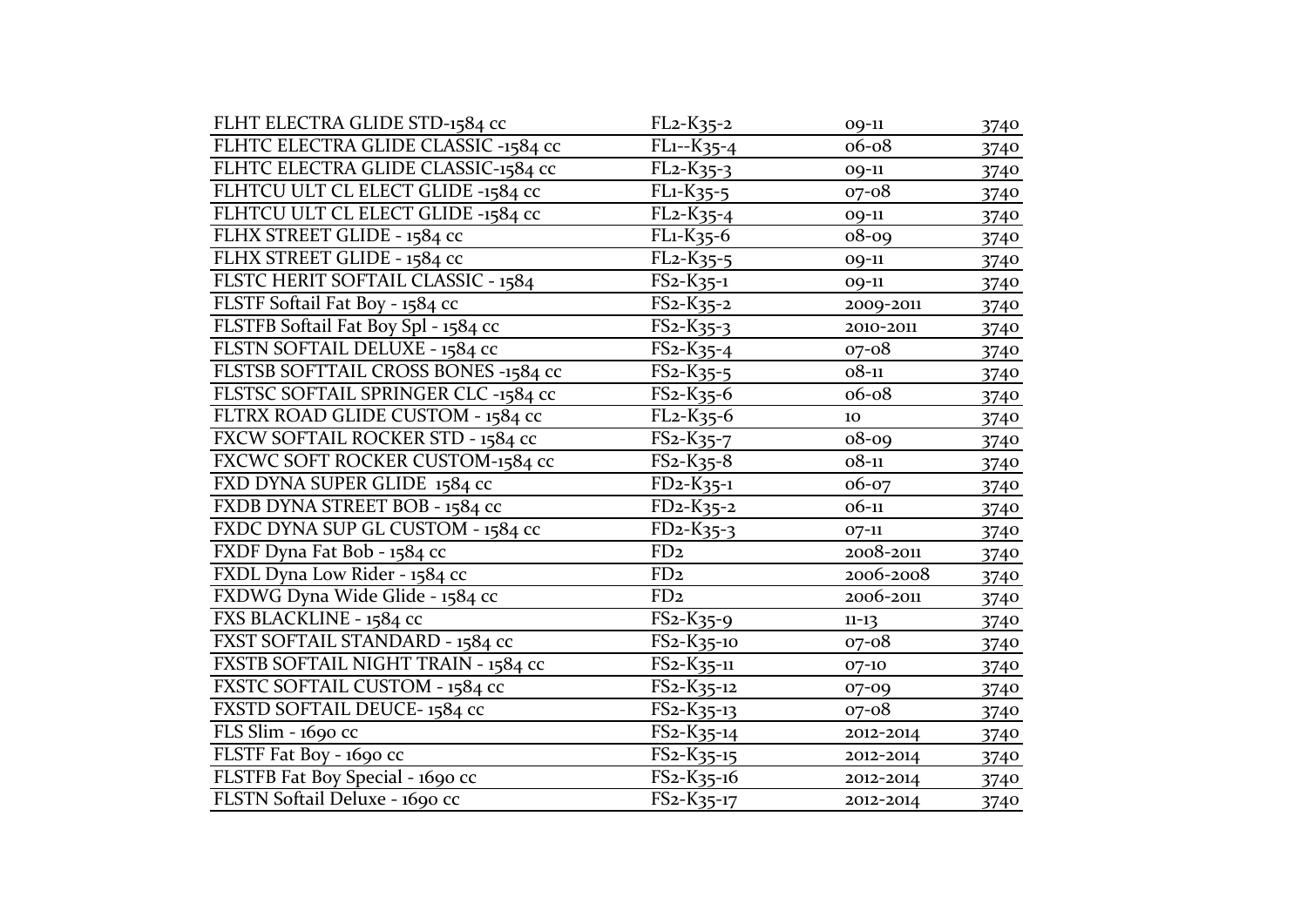|              | FXS Blackline - 1690 cc             | $FS2-K35-18$                                    | 2012-2014   | 3740 |
|--------------|-------------------------------------|-------------------------------------------------|-------------|------|
|              | FXSB Breakout - 1690 cc             | FS2-K35-19                                      | 2012-2014   | 3740 |
|              | FLSTSE CVO Soft Convert-1801 cc     | $FS2-K35-20$                                    | 2009-2010   | 3740 |
|              | FLSTSE2/3 CVO Softail, 1801 cc      | $FS2-K35-21$                                    | 2011-2012   | 3740 |
|              | FXSTSSE/2/3 Screamin Eagle, 1802 cc | $FS2-K35-22$                                    | 2008-2009   | 3740 |
|              | FLS SLIM - 1690 cc                  | $FS2-K35-23$                                    | $12 - 14$   | 3740 |
|              | <b>FLSTC HERITAGE SOFTAIL</b>       |                                                 |             |      |
|              | CLASSIC - 1690 cc                   | $FS2-K35-24$                                    | $12 - 14$   | 3740 |
|              | FLSTF FAT BOY - 1690 cc             | FS <sub>2</sub> -K <sub>35</sub> -25            | $12 - 14$   | 3740 |
|              | FLSTFB Fat Boy Special - 1690 cc    | $FS2-K35-26$                                    | $12 - 14$   | 3740 |
|              | FLSTN Softail Deluxe - 1690 cc      | $FS2-K35-27$                                    | $12 - 14$   | 3740 |
|              | FXS BLACKLINE - 1690 cc             | $FS2-K35-28$                                    | $12 - 14$   | 3740 |
|              | FXSB BREAKOUT - 1690 cc             | $FS2-K35-29$                                    | $12 - 14$   | 3740 |
|              | FLSTSE CVO Soft Convert-1801 cc     | $FS2-K35-30$                                    | 2009-2010   | 3740 |
|              | FLSTSE2/3 CVO SOFTAIL, 1801 cc      | $\overline{\text{F}}$ S2-K35-31                 | $11 - 12$   | 3740 |
|              | FXSTSSE/2/3 SREAMING EAGLE, 1802 cc | $FS2-K35-32$                                    | $08 - 09$   | 3740 |
| <b>HONDA</b> |                                     |                                                 |             |      |
|              | CB <sub>4</sub> ooF                 | $NC31-K35$                                      | $92 - 99$   | 3740 |
|              | CB <sub>1</sub>                     | $NC27-K35$                                      | $90-$       | 2310 |
|              | $CB$ 500                            | $PC26-K35$                                      | $93 - 95$   | 2310 |
|              | CB <sub>5</sub> oo/S                | $PC32 - K35$                                    | $96 - 03$   | 2310 |
|              | CBF <sub>500</sub>                  | $PC39 - K35$                                    | $04 - 08$   | 2310 |
|              | FJS600 SILVER WING & SW-T 600       | $\overline{P}$ Fo <sub>1</sub> -K <sub>35</sub> | $01 - / 11$ | 2310 |
|              | CBF600                              | $\overline{PC}$ <sub>3</sub> 8-K <sub>35</sub>  | 04-07       | 2310 |
|              | CBF6oo/S                            | PC <sub>43</sub> -K <sub>35</sub>               | $08-13$     | 2310 |
|              | CBR600F                             | $PC_{41}$                                       | $11-$       | 2310 |
|              | CB 600 F Hornet                     | $\overline{PC}_{34}$                            | $98 -$      | 2310 |
|              | HORNET 600 (70 kw versjon)          | $PC_{34} - K_{35}$                              | $98 - 02$   | 2310 |
|              | HORNET 600 (70 kw versjon)          | $PC36 - K35$                                    | $02 - 04$   | 2310 |
|              | HORNET 600 (70 kw versjon)          | $PC41-K35$                                      | $O7+$       | 2310 |
|              | XL600V TRANSALP                     | PD <sub>06</sub> -K <sub>35</sub>               | $87 - 96$   | 2310 |
|              |                                     |                                                 |             |      |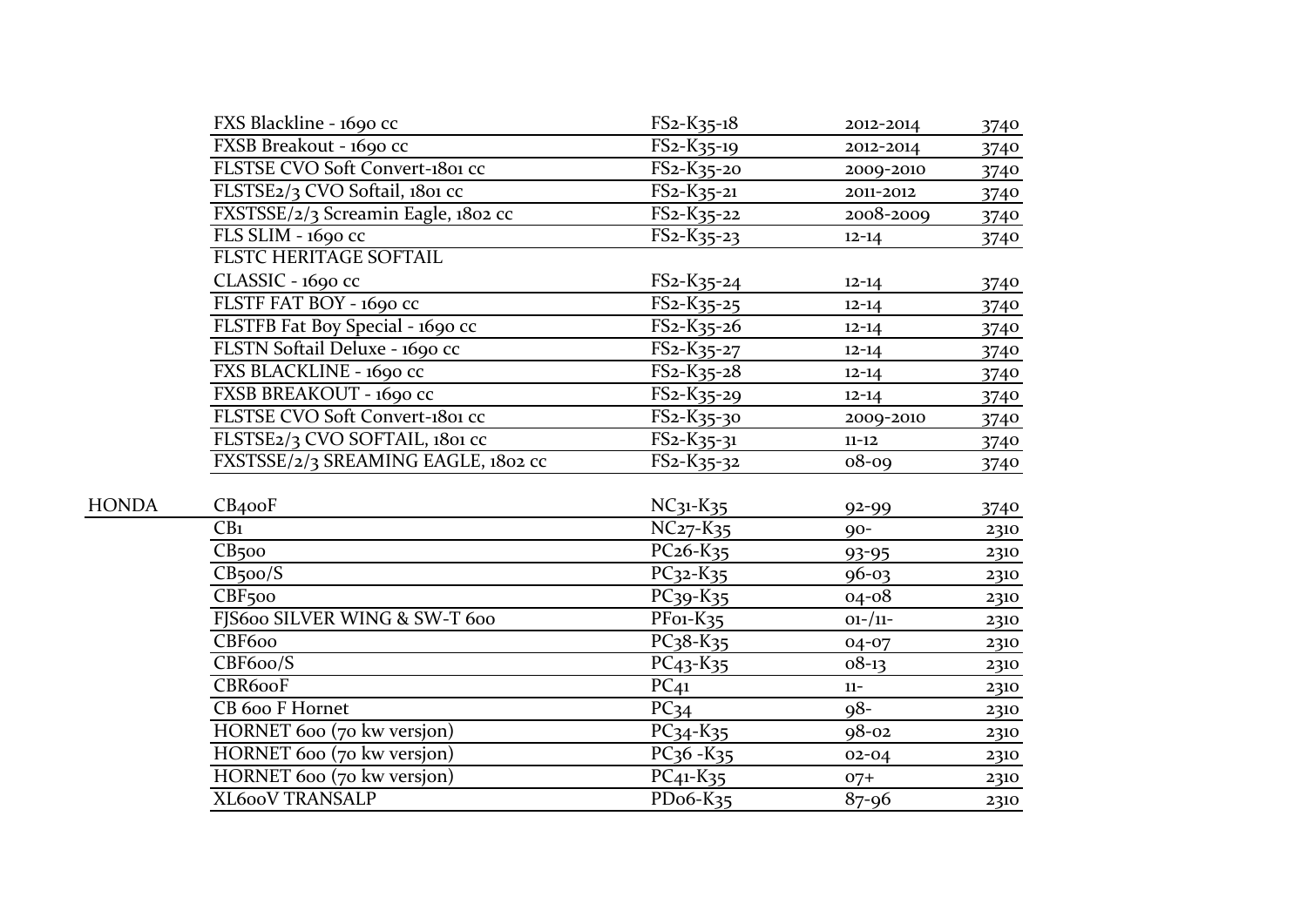| XL600V TRANSALP                         | $PD$ <sub>10</sub> - $K$ <sub>35</sub>            | $97 - 98$ | 2310        |
|-----------------------------------------|---------------------------------------------------|-----------|-------------|
| CB650F/FA                               | $RC_{75}$ - $K_{35}$                              | $14 - 16$ | 2310        |
| CBR65oF/FA                              | $RC74 - K35$                                      | $14 - 16$ | 2310        |
| $\overline{\text{CB65}}$ oF/FA (Euro 4) | RC <sub>97</sub> -MCK <sub>35</sub>               | $17+$     | 3630        |
| CBR650F/FA (Euro 4)                     | RC96-MCK35                                        | $17+$     | <u>3630</u> |
| CBR650R (Euro 4)                        | RH01-MCK35                                        | $19+$     | 3630        |
| $CB650R$ (Euro 4)                       | RH02-MCK35                                        | $19+$     | 3630        |
| $CB650R$ (Euro $5$ )                    | RH01-MCK35                                        | $21 +$    | 3630        |
| <b>XL650V TRANSALP</b>                  | $RD$ <sub>10</sub> - $K$ <sub>35</sub>            | 99-00     | 2310        |
| <b>XL650V TRANSALP</b>                  | $RD11-K35$                                        | $01 - 07$ | 2310        |
| NTV650 REVERE                           | $RC33 - K35$                                      | 88-       | 2310        |
| NTV650V DEAUVILLE                       | $RC47 - K35$                                      | $98 - 05$ | 2310        |
| <b>INTEGRA</b>                          | RC62-K35                                          | $12 - 13$ | 2310        |
| <b>INTEGRA</b>                          | $RC_{71}$ - $K_{35}$                              | $14 - 16$ | 2310        |
| $DN$ -01                                | $RC55 - K35$                                      | $08 - 11$ | 2310        |
| NC700X/S                                | RC61-K35                                          | $12 - 13$ | 2310        |
| NC <sub>7</sub> ooX/S                   | RC63-K35                                          | $12 - 13$ | 2310        |
| NT700 DEAUVILLE                         | $\overline{RC}$ 52- $K$ 35                        | 06-10     | 2310        |
| NT700 DEAUVILLE                         | $RC59 - K35$                                      | $11 - 14$ | 2310        |
| XL700VA TRANSALP                        | RD13-K35                                          | $08 - 10$ | 2310        |
| <b>XL700VA TRANSALP</b>                 | RD <sub>15</sub> -K <sub>35</sub>                 | $11 - 13$ | 2310        |
| ADV750 (Euro 4)                         | RC <sub>95</sub> -MCK <sub>35</sub>               | $17+$     | 4500        |
| CB750 SEVEN FIFTY                       | $RC_{42} - K_{35}$                                | $92 - 02$ | 2310        |
| VF750C MAGNA                            | $RC_{43} - K_{35}$                                | $93 - 03$ | 3740        |
| XRV750 AFRICA TWIN                      | RD <sub>04</sub> -K <sub>35</sub>                 | $90 - 92$ | 3130        |
| XRV750 AFRICA TWIN                      | $RDo7-K35$                                        | $93 - 03$ | 2310        |
| NC <sub>75</sub> oX                     | $RC72 - K35$                                      | $14 - 16$ | 2310        |
| NC <sub>75</sub> oS                     | $RC$ 70- $K$ 35                                   | $14 - 16$ | 2310        |
| NC <sub>750</sub> J                     | $\overline{RC8}$ <sub>2</sub> - $K$ <sub>35</sub> | $14-16$   | 3740        |
| $NC75oSA/SD$ (Euro 4)                   | RC88-MCK35                                        | $16+$     | 3630        |
| $NC75oSX/XD$ (Euro 4)                   | RC90-MCK35                                        | $16+$     | 3630        |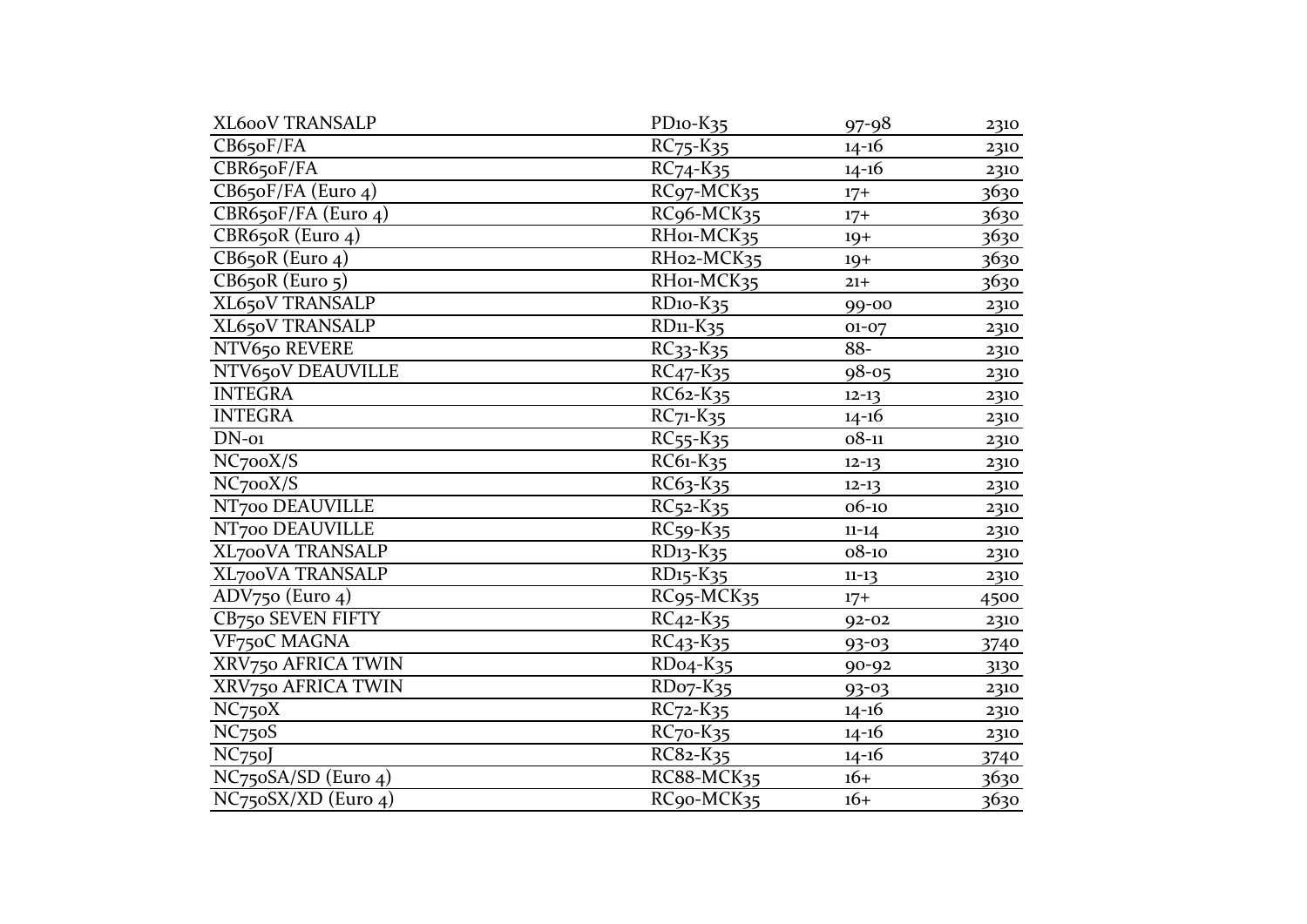|                 | $NC750SX/XD$ (Euro 5)                | RHo9-MCK35                 | $21+$     | 3630 |
|-----------------|--------------------------------------|----------------------------|-----------|------|
|                 | <b>CRF1000 AFRICA TWIN</b>           | $SDo4-K35$                 | $15 - 16$ | 2310 |
|                 | CRF1000 AFRICA TWIN (Euro 4)         | SDo6-MCK35                 | $17+$     | 3630 |
|                 | XL1000 V VARADERO                    | $SDo1-K35$                 | 99-00     | 3740 |
|                 | <b>XL1000 V VARADERO</b>             | $SDo2-K35$                 | $01 - 02$ | 3740 |
|                 | XL1000 V VARADERO                    | $SDo2-K35-1$               | 03-10     | 3740 |
|                 | XL1000 V VARADERO                    | $SDo3-K35$                 | $11 - 16$ | 3740 |
|                 | CB1100 EX/RS (Euro 4)                | $SC78-MCK35$               | $17+$     | 5500 |
|                 | <b>VT1100C SHADOW</b>                | $SC23 - K35$               | 93-94     | 2310 |
|                 | VT1300CX                             | $\overline{SC61}$ - $K$ 35 | $10-14$   | 2310 |
|                 | VTX1300                              | $SC52 - K35$               | 03-08     | 2310 |
|                 | HUSQVARNA SM610 - Injection          | $A1-K35$                   | $07 - 09$ | 3740 |
|                 | TE610 - Injection                    | $A1-K35-1$                 | $07 - 09$ | 3740 |
|                 | SM630 SUPERMOTARD                    | $A_4 - K_3 = -1$           | $10 - 12$ | 3740 |
|                 | TE630 TRIAL ENDURO                   | $A_4 - K_3 - 2$            | $10 - 12$ | 3740 |
|                 | TR650 STRADA/TERRA                   | $A8-K35$                   | $12 -$    | 2310 |
|                 | 701 ENDURO (Euro 4)                  | HV701-MCK31-2              | $16 - 17$ | 4500 |
|                 | 701 SUPERMOTO (Euro 4)               | HV701-MCK31-1              | $16 - 17$ | 4500 |
|                 | SVARTPILEN 701 (Euro 4)              | HV701-MCK33-4              | $19 - 20$ | 4500 |
|                 | VITPILEN 701 (Euro 4)                | HV701-MCK33-3              | $19 - 20$ | 4500 |
| <b>HYOSUNG</b>  | GT650i/iR                            | GT650-K35-1                | $07-$     | 2310 |
|                 | GV <sub>650i</sub>                   | $GV650-K35-1$              | $07 -$    | 2310 |
|                 | $ST-7$                               | $GVC-K35$                  | $10 - 16$ | 2310 |
| <b>INDIAN</b>   | SCOUT SIXTY $(58,2 \text{ kw})$      | $M-K35$                    | $15 - 17$ | 5500 |
| <b>KAWASAKI</b> | ZXR <sub>400</sub>                   | $ZX400L-K35$               | $91 -$    | 2310 |
|                 | $\overline{EN}$ 500 VULCAN - 39,5 kw | $EN5ooA-K35$               | 89-98     | 3130 |
|                 |                                      |                            |           |      |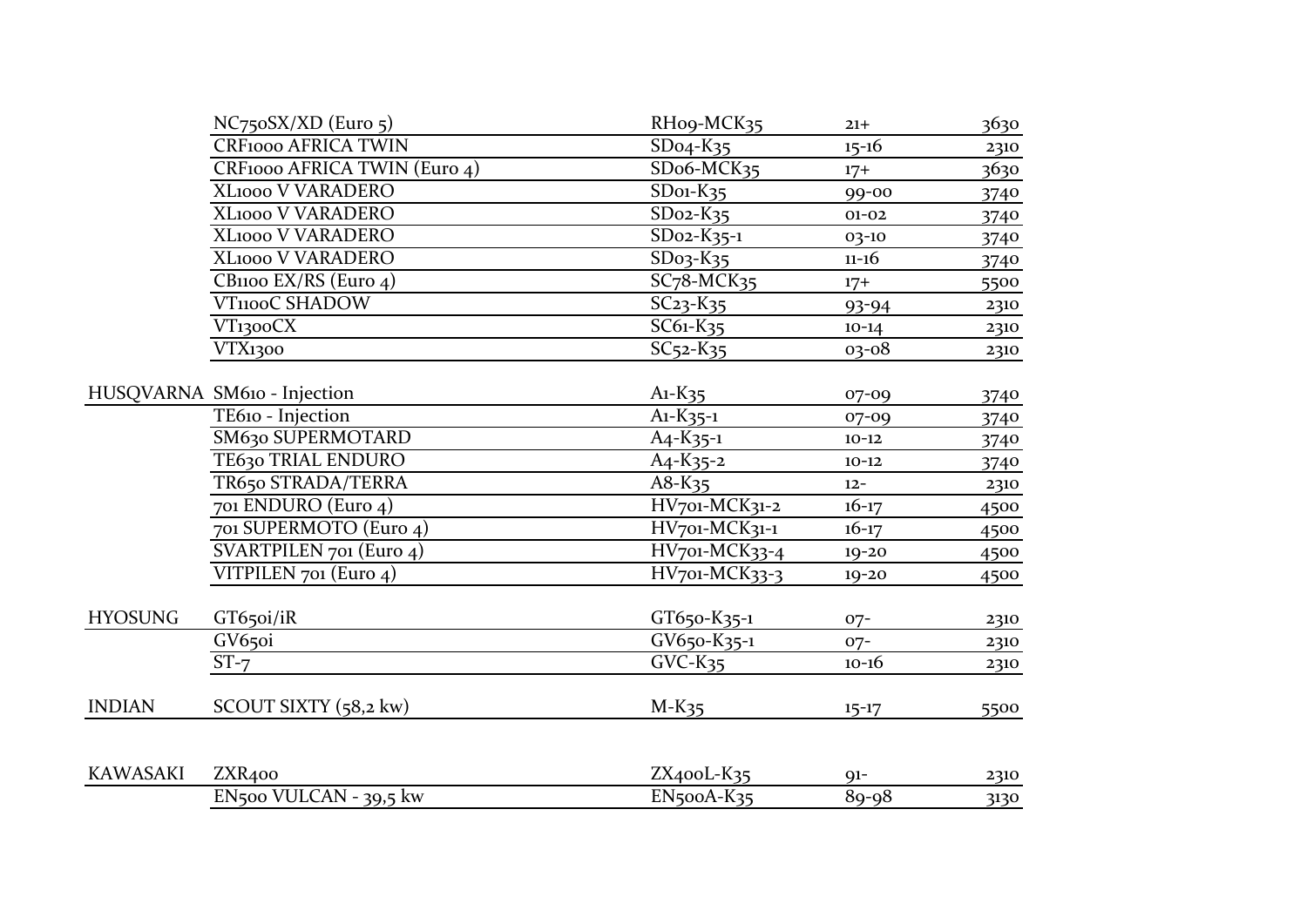| GPZ <sub>500</sub> S<br>$EX500D-K35$<br>$94 -$<br>KLE500-36,8 kw<br>$LE$ 500A- $K$ 35<br>$91 - 00$<br>ER <sub>5</sub><br>$ER5ooA-K35$<br>$96 - 05$<br>ZEPHYR <sub>550</sub><br>$ZR550B-K35$<br>$91-$<br>ER6F/N<br>$\overline{EX}$ 650A-K35<br>$05 - 08$<br>ER6F/N<br>EX650C-K35<br>09-11<br>ER6F/N<br>EX650E-K35<br>$12 - 16$<br>NINJA 650 (Euro 4)<br>EX650K-MCK35<br>$17+$ | 2310<br>3130<br>2310<br>2310<br>2310<br>2310 |
|------------------------------------------------------------------------------------------------------------------------------------------------------------------------------------------------------------------------------------------------------------------------------------------------------------------------------------------------------------------------------|----------------------------------------------|
|                                                                                                                                                                                                                                                                                                                                                                              |                                              |
|                                                                                                                                                                                                                                                                                                                                                                              |                                              |
|                                                                                                                                                                                                                                                                                                                                                                              |                                              |
|                                                                                                                                                                                                                                                                                                                                                                              |                                              |
|                                                                                                                                                                                                                                                                                                                                                                              |                                              |
|                                                                                                                                                                                                                                                                                                                                                                              |                                              |
|                                                                                                                                                                                                                                                                                                                                                                              | 2310                                         |
|                                                                                                                                                                                                                                                                                                                                                                              | 3630                                         |
| $Z650$ (Euro 4)<br>ER650H-MCK35<br>$17+$                                                                                                                                                                                                                                                                                                                                     | 3630                                         |
| <b>VERSYS</b><br>LE650A-K35<br>$06 - 09$                                                                                                                                                                                                                                                                                                                                     | 2310                                         |
| <b>VERSYS</b><br>LE650C-K35<br>$10-14$                                                                                                                                                                                                                                                                                                                                       | 2310                                         |
| <b>VERSYS</b><br>LE650E-K35<br>$15 - 16$                                                                                                                                                                                                                                                                                                                                     | 2310                                         |
| VERSYS $650$ (Euro 4)<br>LE650E-MCK35<br>$17+$                                                                                                                                                                                                                                                                                                                               | 3630                                         |
| <b>VULCANS</b><br>EN650A-K35<br>$15 - 16$                                                                                                                                                                                                                                                                                                                                    | 2310                                         |
| <b>VULCAN S (Euro 4)</b><br>EN650D-MCK35<br>$17+$                                                                                                                                                                                                                                                                                                                            | 4500                                         |
| ZR <sub>7</sub> /S<br>ZR750F-K35<br>99-04                                                                                                                                                                                                                                                                                                                                    | 2310                                         |
| ZR750C-K35<br>ZEPHYR <sub>750</sub><br>$91 - 98$                                                                                                                                                                                                                                                                                                                             | 2310                                         |
| ZR8ooC-K35<br>Z800 (70 kw versjon)<br>$13-16$                                                                                                                                                                                                                                                                                                                                | 2310                                         |
| VN800 CLASSIC<br>VN800A-K35<br>$95 - 06$                                                                                                                                                                                                                                                                                                                                     | 2310                                         |
| <b>VN900 CLASSIC</b><br>VN900B-K35<br>$06-16$                                                                                                                                                                                                                                                                                                                                | 2310                                         |
| VN900 CUSTOM<br>VN900C-K35<br>$07 - 16$                                                                                                                                                                                                                                                                                                                                      | 2310                                         |
| Z900 (Euro $4$ )<br>ZR900D<br>$18+$                                                                                                                                                                                                                                                                                                                                          | 3630                                         |
| $VN-15 - Carb$<br>VNT <sub>50</sub> A-K <sub>35</sub><br>$96 - 97$                                                                                                                                                                                                                                                                                                           | 3740                                         |
| <b>VN<sub>1600</sub></b> CLASSIC<br>VNT6oA-K35<br>$04 -$                                                                                                                                                                                                                                                                                                                     | 2310                                         |
| VN 1700 CLASSIC<br>VNT70E-K35<br>$09-16$                                                                                                                                                                                                                                                                                                                                     | 2310                                         |
| <b>KTM</b><br>640 ADVENTURE<br>$KTM$ <sub>4</sub> T-EGS-K <sub>31-2</sub><br>$00 - 05$                                                                                                                                                                                                                                                                                       | 3740                                         |
| 640 LC4<br>KTM 4T-EGS-K31-2<br>$00 - 02$                                                                                                                                                                                                                                                                                                                                     | 3740                                         |
| 690 ENDURO<br>KTM690LC4-K29-1<br>$08 - 11$                                                                                                                                                                                                                                                                                                                                   | 2310                                         |
| 690 SMC<br>KTM69oLC4-K29-2<br>$08 - 11$                                                                                                                                                                                                                                                                                                                                      | 2310                                         |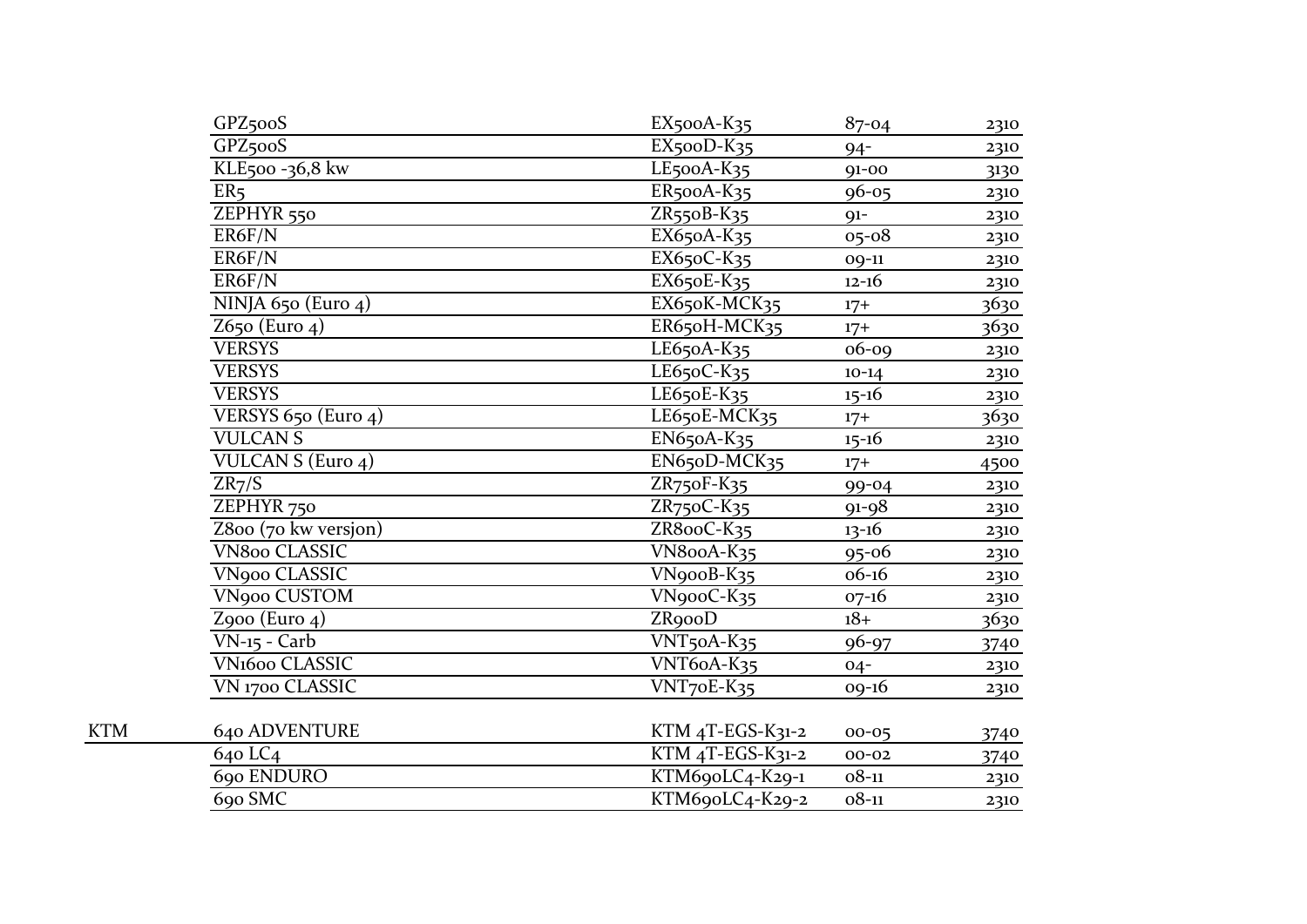|               | 690 DUKE 654 ccm, 48 kw    | KTM-DUKE-K318                                                                                                                                                                                                                                                                                                                               | $08 - 11$ | 3740 |
|---------------|----------------------------|---------------------------------------------------------------------------------------------------------------------------------------------------------------------------------------------------------------------------------------------------------------------------------------------------------------------------------------------|-----------|------|
|               | 690 SM 46,8 kw             | $KTM-LC4-K318$                                                                                                                                                                                                                                                                                                                              | 07-10     | 3740 |
|               | 690 DUKE 50 kw             |                                                                                                                                                                                                                                                                                                                                             |           |      |
|               | (elektronisk gasspådrag)   | KTM-DUKE-MCK32                                                                                                                                                                                                                                                                                                                              | $12 - 15$ | 4500 |
|               | 690 DUKE R 51 kw           | KTM-DUKE-K318-2                                                                                                                                                                                                                                                                                                                             | $10 - 11$ | 3740 |
|               | 690 DUKE R 52 kw           |                                                                                                                                                                                                                                                                                                                                             |           |      |
|               | (elektronisk gasspådrag)   |                                                                                                                                                                                                                                                                                                                                             |           | 4500 |
|               | 690 ENDURO R 49 kw         | KTM-LC4-K30                                                                                                                                                                                                                                                                                                                                 | $12 - 13$ | 3740 |
|               | 690 ENDURO R 49 kw         |                                                                                                                                                                                                                                                                                                                                             |           |      |
|               | (elektronisk gasspådrag)   | KTM-LC4-K30-7                                                                                                                                                                                                                                                                                                                               | $14-17$   | 4500 |
|               | 690 SMC R 49 kw            | KTM-LC4-K30-2                                                                                                                                                                                                                                                                                                                               | $12 - 13$ | 3740 |
|               | 690 SMC R 49 kw            |                                                                                                                                                                                                                                                                                                                                             |           |      |
|               | (elektronisk gasspådrag)   | $KTM-LC4-K30-8$                                                                                                                                                                                                                                                                                                                             | $14 - 17$ | 4500 |
|               | 690 DUKE 53,7 kw, Euro 4   | KTM-DUKE-K31-5                                                                                                                                                                                                                                                                                                                              | $16 - 17$ | 4500 |
|               | 690 DUKE R 55,2 kw, Euro 4 | KTM-DUKE-K31-6                                                                                                                                                                                                                                                                                                                              | $16 - 17$ | 4500 |
|               | 1050 ADVENTURE             |                                                                                                                                                                                                                                                                                                                                             |           |      |
|               | (elektronisk gasspådrag)   | KTM-ADV-K35                                                                                                                                                                                                                                                                                                                                 | $15 - 16$ | 4500 |
| <b>KYMCO</b>  | AK <sub>550</sub>          |                                                                                                                                                                                                                                                                                                                                             |           | 3630 |
|               | MYROAD 700i                | $V_3-K_35$                                                                                                                                                                                                                                                                                                                                  | $12 -$    | 2310 |
|               | MOTO GUZZI BELLAGIO 940    |                                                                                                                                                                                                                                                                                                                                             |           |      |
|               | BREVA STR1100 63 kw        |                                                                                                                                                                                                                                                                                                                                             |           |      |
|               | <b>CALIFORNIA 1100</b>     |                                                                                                                                                                                                                                                                                                                                             |           |      |
|               | GRISO 1100 64,8 kw         |                                                                                                                                                                                                                                                                                                                                             |           |      |
|               |                            |                                                                                                                                                                                                                                                                                                                                             |           |      |
| <b>SUZUKI</b> | GSF400 BANDIT              | KTM-DUKE-MCK32-4 12-15<br>$E_1A_3-MCK_35$<br>$17+$<br>$LY-K35$<br>$07-14$<br>3740<br>$LP-K35$<br>$05 - 08$<br>3740<br>$KD-K35$<br>$06-12$<br>3740<br>$LS-K35$<br>$05 - 06$<br>3740<br>$GK_{75}B-K_{35}$<br>$90-$<br>$\overline{\text{WVBK-K35}}$<br>$00 - 03$<br><b>BK-K35</b><br>$04 - 08$<br>$GM51A-K35$<br>89-00<br>$GN77B-K35$<br>94-99 | 2310      |      |
|               | $GS5oo/H - 35,1$ kw        |                                                                                                                                                                                                                                                                                                                                             |           | 3130 |
|               | $GS500/F/H - 35,1$ kw      |                                                                                                                                                                                                                                                                                                                                             |           | 3130 |
|               | GS500E -35,6 kw            |                                                                                                                                                                                                                                                                                                                                             |           | 3130 |
|               | GSF600BANDIT               |                                                                                                                                                                                                                                                                                                                                             |           | 2310 |
|               |                            |                                                                                                                                                                                                                                                                                                                                             |           |      |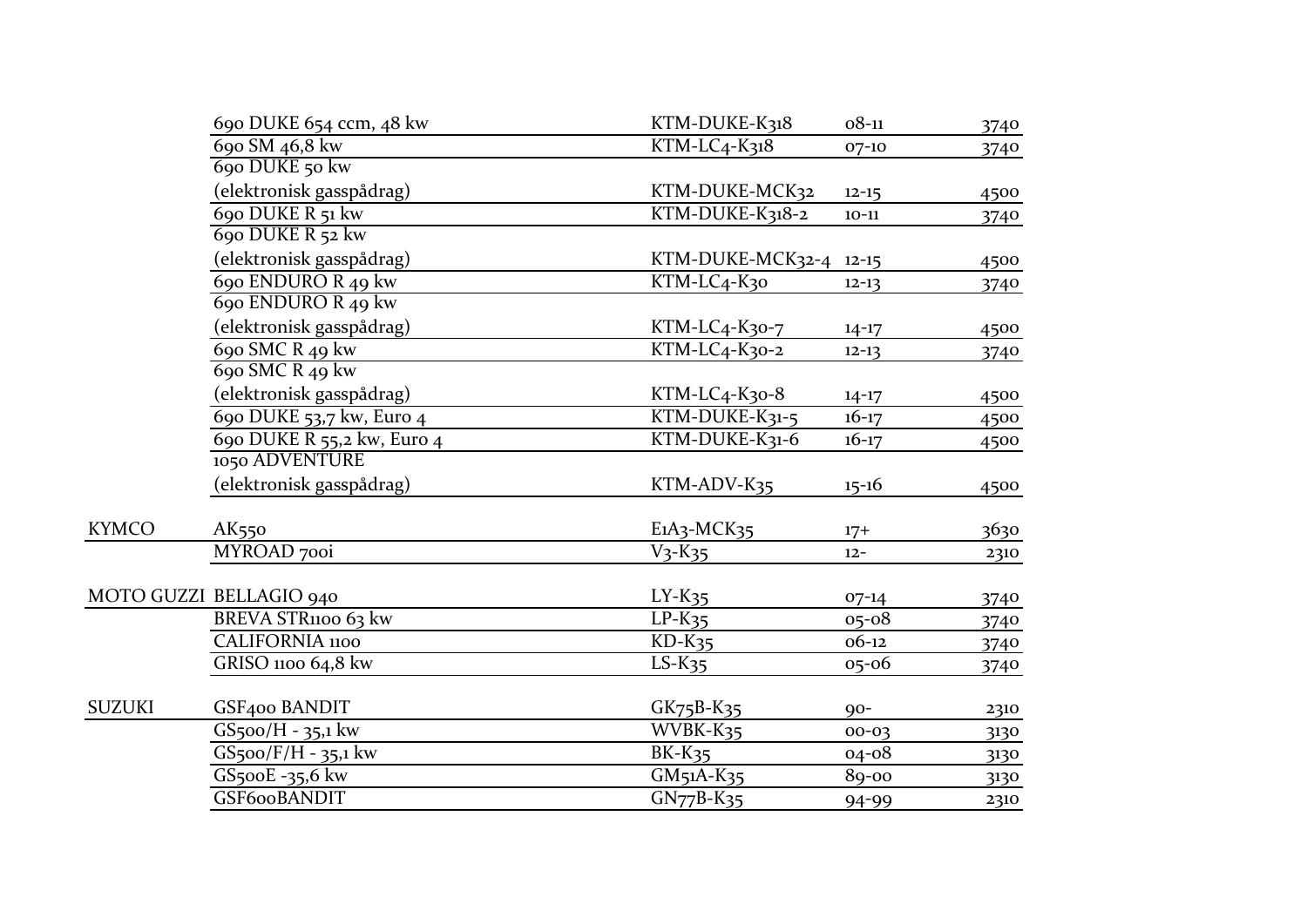|         | GSF600BANDIT                  | <b>WVA8-K35</b>                   | $00 - 05$ | 2310        |
|---------|-------------------------------|-----------------------------------|-----------|-------------|
|         | GSX600F                       | $GN72A-K35$                       | $87 - 96$ | 3740        |
|         | GSX600F                       | $GN72B-K35$                       | $87 - 96$ | 3740        |
|         | GSX600F                       | $AJ-K35$                          | $98 - 02$ | 2310        |
|         | AN 650 BURGMAN                | WVBU-K35                          | $02 - 06$ | 2310        |
|         | DL650 V-STORM                 | $WVB1-K36$                        | 04-06     | 2310        |
|         | DL650 V-STORM                 | $WVB1-K35$                        | $07-11$   | 2310        |
|         | DL650 V-STORM                 | $C7 - K35$                        | $11 - 16$ | 2310        |
|         | 650 V-STORM/XT (Euro 4)       | WC70-MCK35                        | $17+$     | 3630        |
|         | GSF650 BANDIT                 | $WVB5 - K35$                      | 05-07     | 2310        |
|         | Bandit 650 S/SA               | $WVCJ-K_{35-1}$                   | 07-09     | 2310        |
|         | Bandit 650 S/SA               | WVCZ-K35                          | 09-14     | 2310        |
|         | GSX650F                       | $WVCJ-K_{35-2}$                   | $08-15$   | 2310        |
|         | SV650/S                       | $AV-K35$                          | $98 - 02$ | 2310        |
|         | SV650 A/SA                    | WVBY-K35                          | $03 - 12$ | 3740        |
|         | SV650 A/SA (Euro 4)           | WCXo-MCK35                        | $17+$     | <u>3630</u> |
|         | SFV 650 GLADIUS               | WVCX-K35                          | $09-15$   | 2310        |
|         | GSX 750                       | $AE-K35$                          | 97-01     | 2310        |
|         | GSX 750 F                     | $AK-K35$                          | $98 - 01$ | 3740        |
|         | $\overline{\text{V}}$ S800    | $VS52B-K35$                       | $92 - 94$ | 2310        |
|         | VL800 VOLUSIA                 | $WVBM-K35-1$                      | $01 - 04$ | 3130        |
|         | C800 INTRUDER                 | WVBM-K36                          | $05 - 08$ | 2310        |
|         | <b>C800 INTRUDER</b>          | WVBM-K35                          | 09-17     | 2310        |
|         | <b>M800 INTRUDER</b>          | $WVB4 - K35$                      | $05 - 08$ | 2310        |
|         | <b>M800 INTRUDER</b>          | $WVB4 - K36$                      | 09-17     | 2310        |
|         | <b>VZ800 MARAUDER</b>         | $AF-K35$                          | $98 - 04$ | 2310        |
|         | <b>VS</b> 1400                | $VX_5L-K_35$                      | $95 -$    | 2310        |
|         | VL1500 og C1500T              | $\overline{C_1}$ -K <sub>35</sub> | $13 - 15$ | 2310        |
|         | M <sub>1500</sub> INTRUDER    | $\overline{WVCU-K}_{35}$          | 09-13     | 2310        |
| TRIUMPH | STREET TRIPLE 675/R - 69,8 kW | $D67LD3-K35$                      | $10-13$   | 3740        |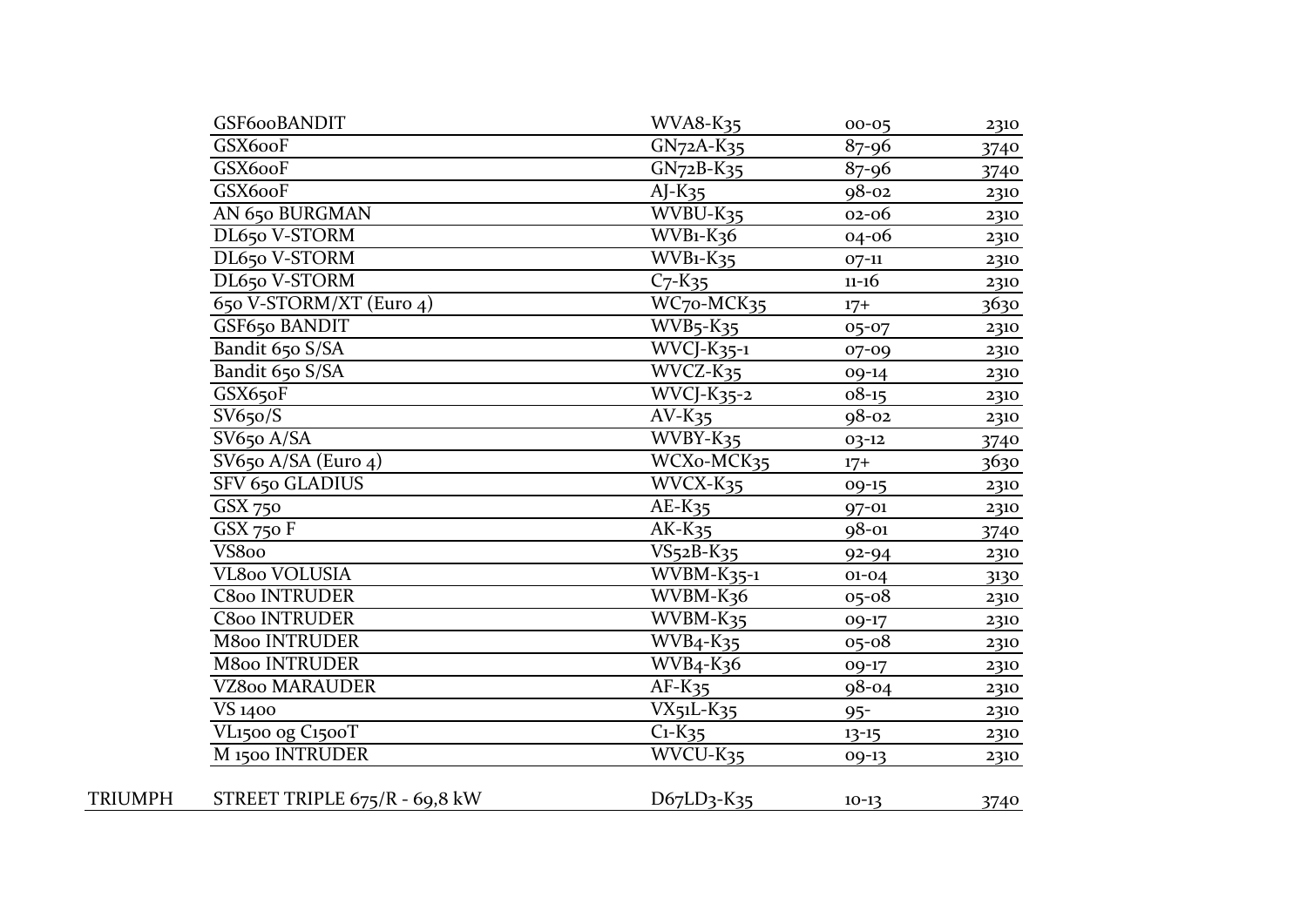| BONNEVILLE/T100 - 790cc - Carb.                | 908MD-K35                                | $01 - 06$ | 3740 |
|------------------------------------------------|------------------------------------------|-----------|------|
| TRIDENT 660 (Euro5)                            | $L$ <sub>101</sub> - $MCK$ <sub>35</sub> | $21 +$    | 4500 |
| TIGER 800/XC                                   | Ao8-K $35$                               | $11 - 13$ | 3130 |
| TIGER 800 XC, XCA, XCX, XRX, XRT, m.fl (Euro4) | C <sub>210</sub> -MCK <sub>35</sub>      | $16+$     | 3630 |
| AMERICA - 865cc - Carburation                  | 986MK-K35                                | 06-07     | 3740 |
| AMERICA - 865cc - Injection                    | 986MK2-K35                               | $08-13$   | 3740 |
| BONNEVILLE/T100 - 865cc - Carburation          | 986MF-K35-1                              | $05 - 07$ | 3740 |
| BONNEVILLE/T100 - 865cc - Injection            | 986MF-K35-2                              | $08-13$   | 3740 |
| <b>BONNEVILLE/T100 (Euro 4)</b>                | DB01-MCK35                               | $17 - 18$ | 4500 |
| <b>BONNEVILLE/T100 Black</b> (Euro 4)          | DBo1A-MCK35                              | $18+$     | 4500 |
| <b>BONNEVILLE BOBBER/</b>                      |                                          |           |      |
| Black/Speedmaster (Euro 4)                     | DV01-MCK35                               | $17+$     | 3630 |
| SCRAMBLER - 865cc - Injection                  | 986MG2-K35                               | $07-13$   | 3740 |
| SPEED MASTER - 865cc - Carburation             | 908ML-K35                                | 05-07     | 3740 |
| SPEED MASTER - 865cc - Injection               | 986ML2-K35                               | $07-13$   | 3740 |
| STREET TWIN (Euro 4)                           | DP01-MCK35                               | $16+$     | 3630 |
| STREET TWIN 47,8kw (Euro 4)                    | DPo3-MCK35                               | $19 -$    | 4500 |
| THRUXTON - 865 cc - Carburation                | 986ME-K35                                | 04-07     | 3740 |
| THRUXTON - 865 cc - Injection                  | 986ME <sub>2</sub> -K <sub>35</sub>      | $08-13$   | 3740 |
| STREET CUP (Euro 4)                            | DZ04-MCK35                               | $17 - 18$ | 4500 |
| STREET SCRAMBLER 47,8 Kw (Euro 4)              | $DC03$ -MCK <sub>35</sub>                | $19 -$    | 4500 |
| <b>STREET SCRAMBLER (Euro 4)</b>               | DC01-MCK35                               | $17 - 18$ | 4500 |
| TIGER 900 GT/PRO/RALLY PRO (Euro 5)            | $C$ 701-MC $K$ 35                        | $21+$     | 4500 |
| <b>ADVENTURER</b> 900                          | 309SN-K35                                | $00 - 02$ | 3740 |
| LEGEND TT 900                                  | 309RL-K35                                | $00 - 02$ | 3130 |
| THUNDERBIRD 900                                | 309RT-K35                                | $00 - 04$ | 3740 |
| THUNDERBIRD/STORM 1600 - 63,2 kW               | $B16BA-K35$                              | 09-12     | 3740 |
| SCRAMBLER -1200 (Euro 4)                       | DS01-MCK35                               | $19+$     | 3630 |
| BONNEVILLE/T120 (Euro 4)                       | $DUo1-K35$                               | $16+$     | 3630 |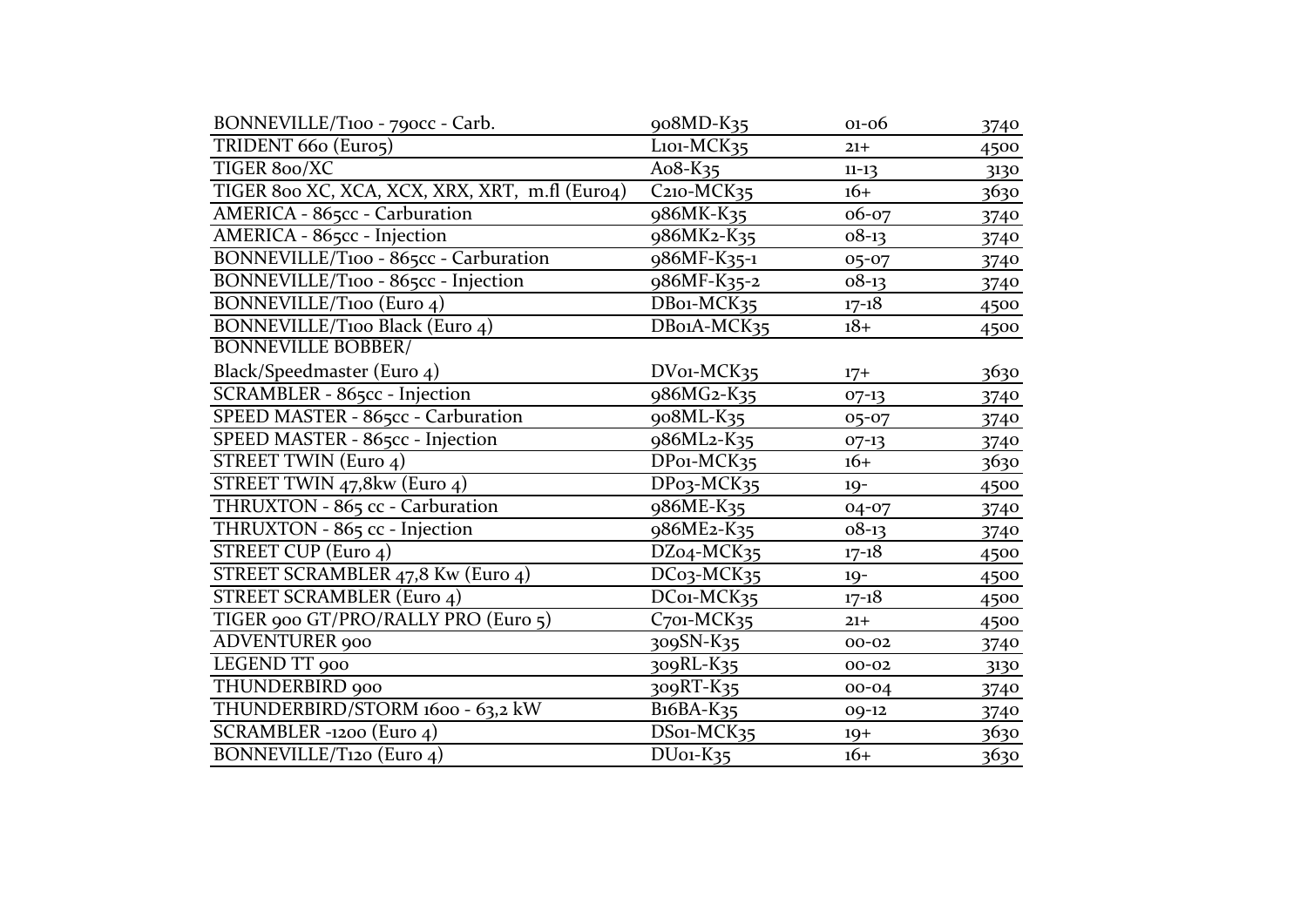| <b>VICTORY</b> | <b>BOARDWALK</b>                     | $V/K-K_{35-1}$                          | $13 - 15$ | 3740 |
|----------------|--------------------------------------|-----------------------------------------|-----------|------|
|                | <b>GUNNER</b>                        | $V/K-K_{35-2}$                          | $15 - 16$ | 3740 |
|                | HAMMER/SPORT/EIGHT BALL              | $H/J-K_{35-1}$                          | $10-15$   | 3740 |
|                | <b>HIGH BALL</b>                     | $V/K-K_{35-3}$                          | $12 - 15$ | 3740 |
|                | JACKPOT/ NESS JACKPOT                | $H/J-K_{35-2}$                          | $10-15$   | 3740 |
|                | <b>JUGDE</b>                         | $V/K-K_{35-4}$                          | $13 - 15$ | 3630 |
|                | <b>KINGPIN/EIGHT BALL</b>            | $V/K-K_{35-5}$                          | $10-13$   | 3740 |
|                | <b>NESS VEGAS</b>                    | $V/K-K_{35}$ -6                         | $11 - 15$ | 3740 |
|                | <b>VEGAS/ EIGHT BALL</b>             | $\overline{V/K-K_{35-7}}$               | $10-15$   | 3740 |
| <b>YAMAHA</b>  | FZ6 FAZER /S2 (maks 70 kw versjoner) | $RJ_14-K_35$                            | $07 - 08$ | 2310 |
|                | FZS600 FAZER (maks 70 kw versjoner)  | $R$ Jo2- $K$ 35                         | $98 - 03$ | 2310 |
|                | FZR600                               | $3HE-K35$                               | $90-$     | 2310 |
|                | XJ600 S/N                            | $4BR-K35$                               | $87 - 96$ | 2310 |
|                | XJ600 S/N                            | $4BRA-K35$                              | $92 - 96$ | 2310 |
|                | XJ600 S/N                            | $R$ Jo <sub>1</sub> - $K$ <sub>35</sub> | $97 - 03$ | 2310 |
|                | XJ6/ XJ6 DIVERSON                    | RJ19-K35                                | 09-12     | 2310 |
|                | XJ6/XJ6 DIVERSON                     | $R$ ]22- $K$ 35                         | $13 - 14$ | 2310 |
|                | MT <sub>03</sub>                     | $RMo2-K35$                              | $06-14$   | 2310 |
|                | XT66oX                               | $DMo1-K35-1$                            | 04-07     | 3740 |
|                | XT66oR/X                             | $DMo1-K35$                              | $07-14$   | 2310 |
|                | TENERE 700 (Euro $4$ )               | DM07-MCK35                              | $19+$     | 3630 |
|                | $XSR$ 700 (Euro 4)                   | RM11-MCK35                              | $16+$     | 3630 |
|                | $MT-07$                              | RM04-K35                                | $14 - 16$ | 2310 |
|                | $MT$ -07 (Euro 4)                    | RM17-MCK35                              | $17+$     | 3630 |
|                | $MT-07$ (Euro 5)                     | RM33-MCK35                              | $21 +$    | 3630 |
|                | TRACER <sub>700</sub> (Euro 4)       | RM14-MCK35                              | $16+$     | 3630 |
|                | TRACER700 (Euro 4 og Euro 5)         | RM <sub>30</sub> -MCK <sub>35</sub>     | $20+$     | 3630 |
| YAMAHA         | $R7$ (Euro $5$ )                     | RM39-MCK35                              | $22+$     | 3630 |
|                | XV <sub>750</sub>                    | $4$ PW-K35                              | $95 -$    | 2310 |
|                | XTZ750 SUPERTENERE                   | $\overline{3}$ SC-K <sub>35</sub>       | 89-97     | 3740 |